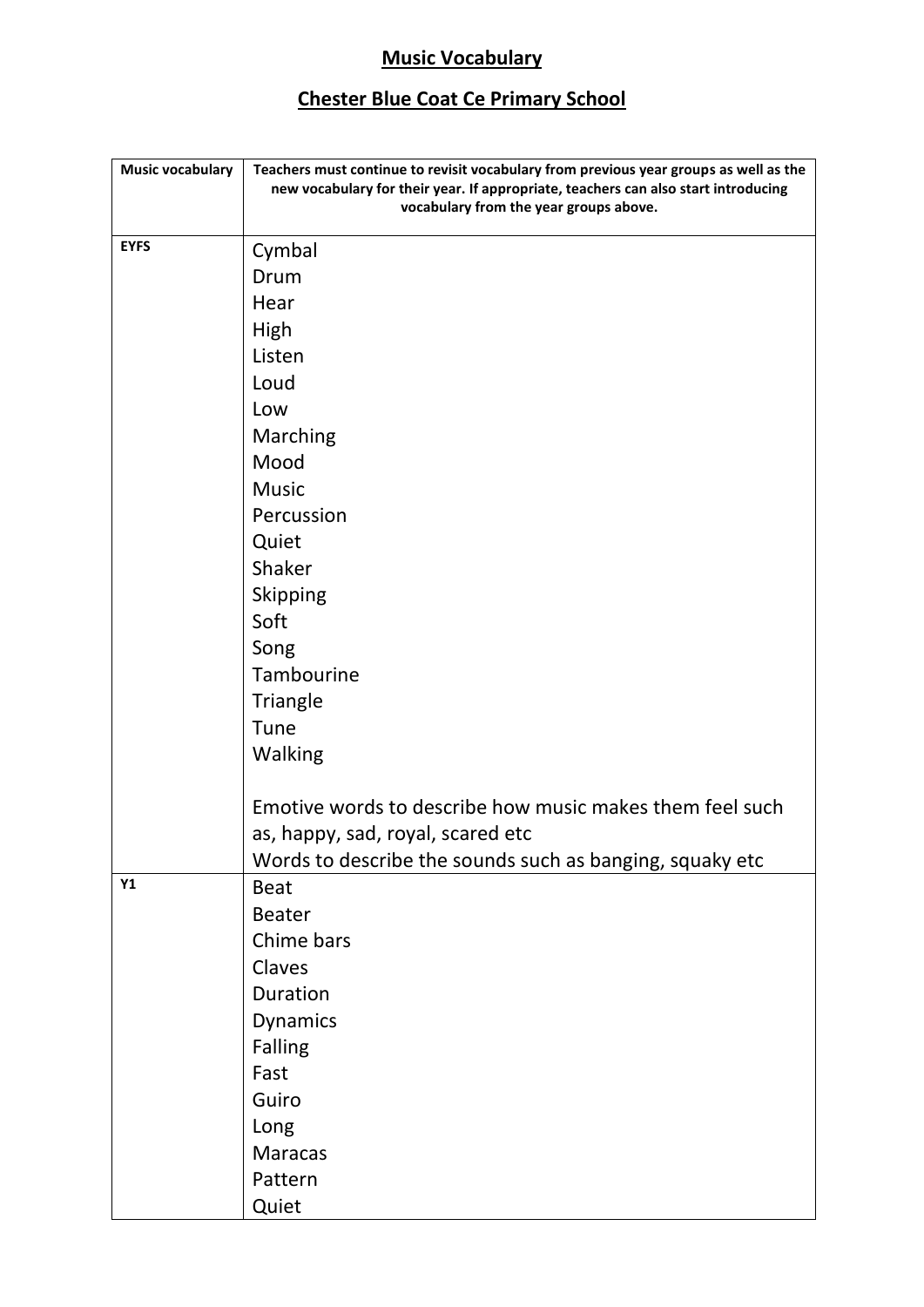|    | Repeated                |
|----|-------------------------|
|    | Rising                  |
|    | Sequence                |
|    | Short                   |
|    | Slow                    |
|    | Speed                   |
|    | <b>Tuned percussion</b> |
|    | Un-tuned percussion     |
|    | Volume                  |
|    | Woodblock               |
|    |                         |
| Y2 | Call                    |
|    | Chant                   |
|    | Duration                |
|    | Glockenspiel            |
|    | Improvise               |
|    | Instruments             |
|    | Melody                  |
|    | Pattern                 |
|    | Pitch                   |
|    | Pulse                   |
|    | Response                |
|    | Rhythm                  |
|    | Rhythmic                |
|    | Symbols                 |
|    | Tempo                   |
|    | Timbre                  |
|    | Voices                  |
|    | Xylophone               |
|    |                         |
| Υ3 | Accompaniment           |
|    | Compose                 |
|    | Conductor               |
|    | Faster                  |
|    | Jingle                  |
|    | Layers                  |
|    | Leaps                   |
|    | Pace                    |
|    | Recorder                |
|    | Rest                    |
|    | Score                   |
|    | Silence                 |
|    | Slower                  |
|    | <b>Steps</b>            |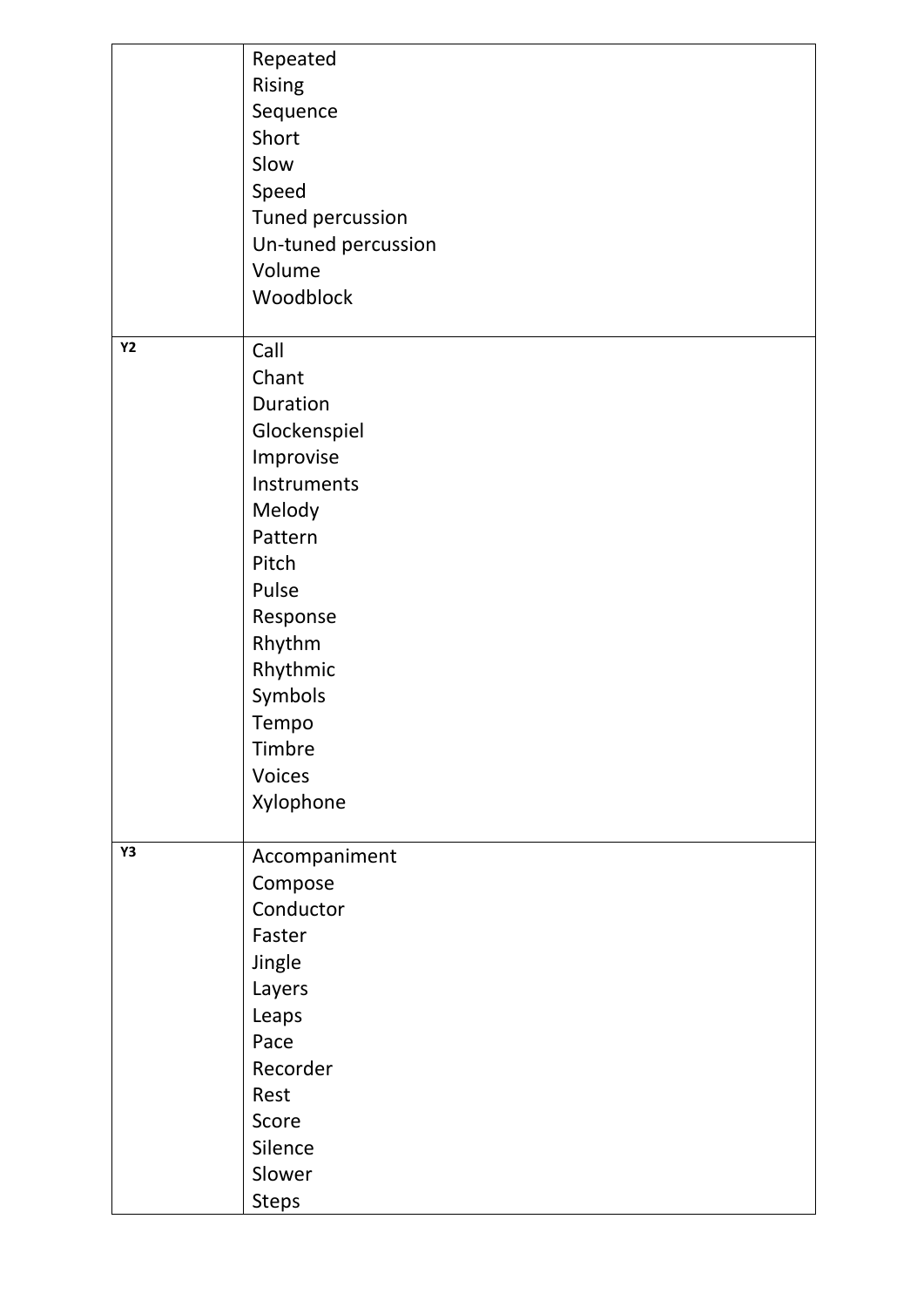|           | Strong                             |
|-----------|------------------------------------|
|           | Texture                            |
|           | Tuned                              |
|           | Unison                             |
|           | Un-tuned                           |
|           | Weak                               |
|           |                                    |
| <b>Y4</b> | <b>Brass</b>                       |
|           | Chord                              |
|           | Clarinet                           |
|           | Crotchet                           |
|           | <b>Drones</b>                      |
|           | Flute                              |
|           | Forte                              |
|           | Minim                              |
|           | Ocarina                            |
|           | Ostinato                           |
|           | Pentatonic                         |
|           | Pianissimo                         |
|           | Quaver                             |
|           | Rest                               |
|           | Saxophone                          |
|           | <b>Strings</b>                     |
|           | Trombone                           |
|           | Trumpet                            |
|           | Violin                             |
|           | Woodwind                           |
|           |                                    |
|           | Notes A, B, C, D, E on treble clef |
| <b>Y5</b> | Accent                             |
|           | Acoustic                           |
|           | bassoon                            |
|           | Cello                              |
|           | Choral                             |
|           | Concerto                           |
|           | Crescendo                          |
|           | Cyclic                             |
|           | Diminuendo                         |
|           | Euphonium                          |
|           | Fanfare                            |
|           | Genre                              |
|           | Harp                               |
|           | Jazz                               |
|           | Lyrics                             |